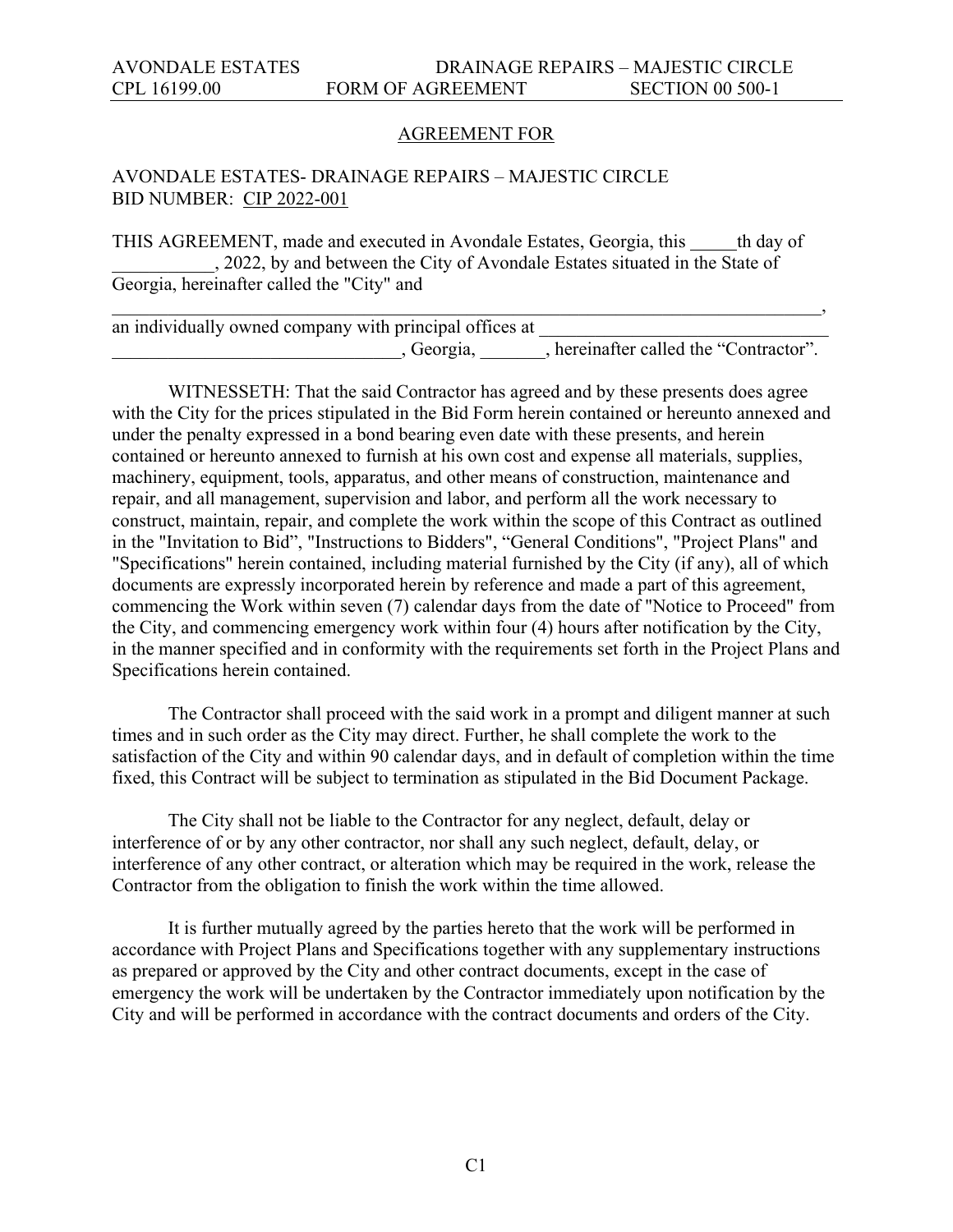## AVONDALE ESTATES DRAINAGE REPAIRS – MAJESTIC CIRCLE CPL 16199.00 FORM OF AGREEMENT SECTION 00 500-2 AGREEMENT

# Page 2

 It is hereby mutually agreed that the City of Avondale Estates is to pay and the Contractor is to receive the prices bid in the Bid Form herein contained () or hereto annexed, as full compensation for furnishing all materials, supplies, machinery, equipment, tools, apparatus and other means of construction, maintenance and repairs, and all management, supervision, and labor, and perform all construction maintenance, and repair necessary to complete the work under the conditions herein specified, and for fully complying with the terms and conditions of this Contract; provided that any increased cost to the Contractor due to any subsequent levy of Federal or State taxes against any item entering into the work of this Contract exclusive of profits may be reimbursed to the Contractor by the City as provided hereunder.

 Subject to the applicable provisions of law, this Contract shall be in full force and effect as a Contract, from the date on which a fully executed and approved counterpart hereof is delivered to the Contractor and shall remain and continue in full force and effect until after the expiration of the guarantee period and the Contractor and his Sureties are finally released by the City.

 The Contractor shall remain responsible for performing, in accordance with the terms of the contract, all work assigned prior to the expiration of the allowable calendar days for completion period even if the work is not completed until after the expiration of the allowable calendar day for completion term.

 The Bidder agrees to complete the Contract awarded within the **"**allowable calendar days for completion" from the date of the "Notice to Proceed" and he further agrees that the owner may retain from the monies which may become due the amount of five hundred dollars per day for each and every day that the completion of the work may be delayed.

### (SIGNATURES NEXT PAGE)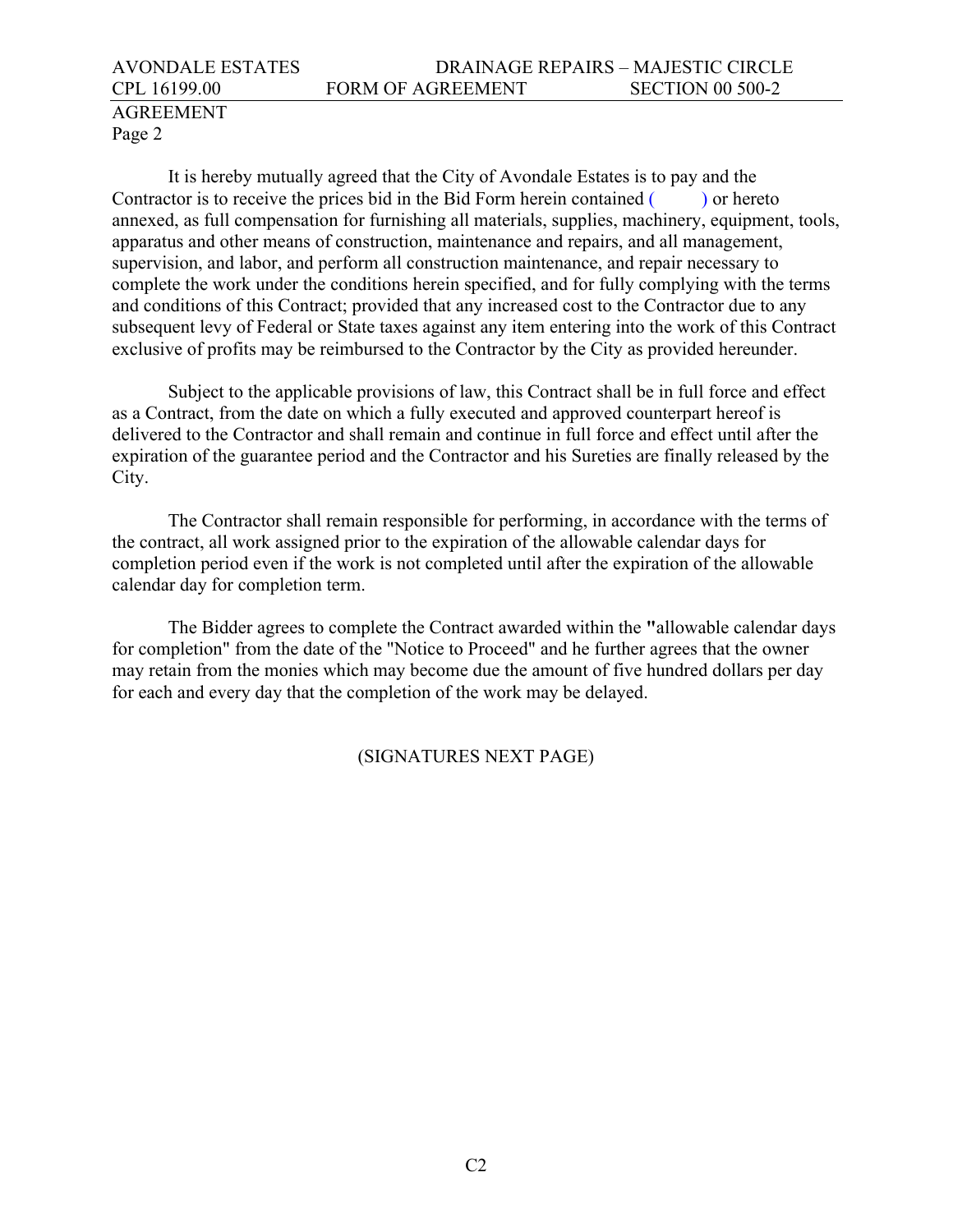| <b>AVONDALE ESTATES</b>     |                | <b>DRAINAGE REPAIRS - MAJESTIC CIRCLE</b>                                           |
|-----------------------------|----------------|-------------------------------------------------------------------------------------|
| CPL 16199.00                |                | FORM OF AGREEMENT SECTION 00 500-3                                                  |
|                             |                | IN WITNESS WHEREOF: The parties have executed this agreement the day and year above |
| mentioned.                  |                |                                                                                     |
|                             |                |                                                                                     |
| ATTEST:                     | <b>GEORGIA</b> | CITY OF AVONDALE ESTATES,<br>By: $\qquad \qquad$                                    |
| (Witness)<br>(SEAL)         |                | (Contractor)                                                                        |
| ATTEST:                     |                |                                                                                     |
| (Secretary)                 | (Title)        |                                                                                     |
| (Witness)                   | (Address)      |                                                                                     |
| <b>APPROVED AS TO FORM:</b> |                |                                                                                     |
|                             |                |                                                                                     |

NOTE: City Clerk should attest. If Contractor is a corporation, Secretary of Corporation should attest.

(City Attorney)

PERFORMANCE AND PAYMENT BONDS:

The City of Avondale Estates requires a performance bond and a payment bond, each having a bond value of one hundred percent (100%) of the total amount bid. The attached performance bond and payment bond must be used for this requirement.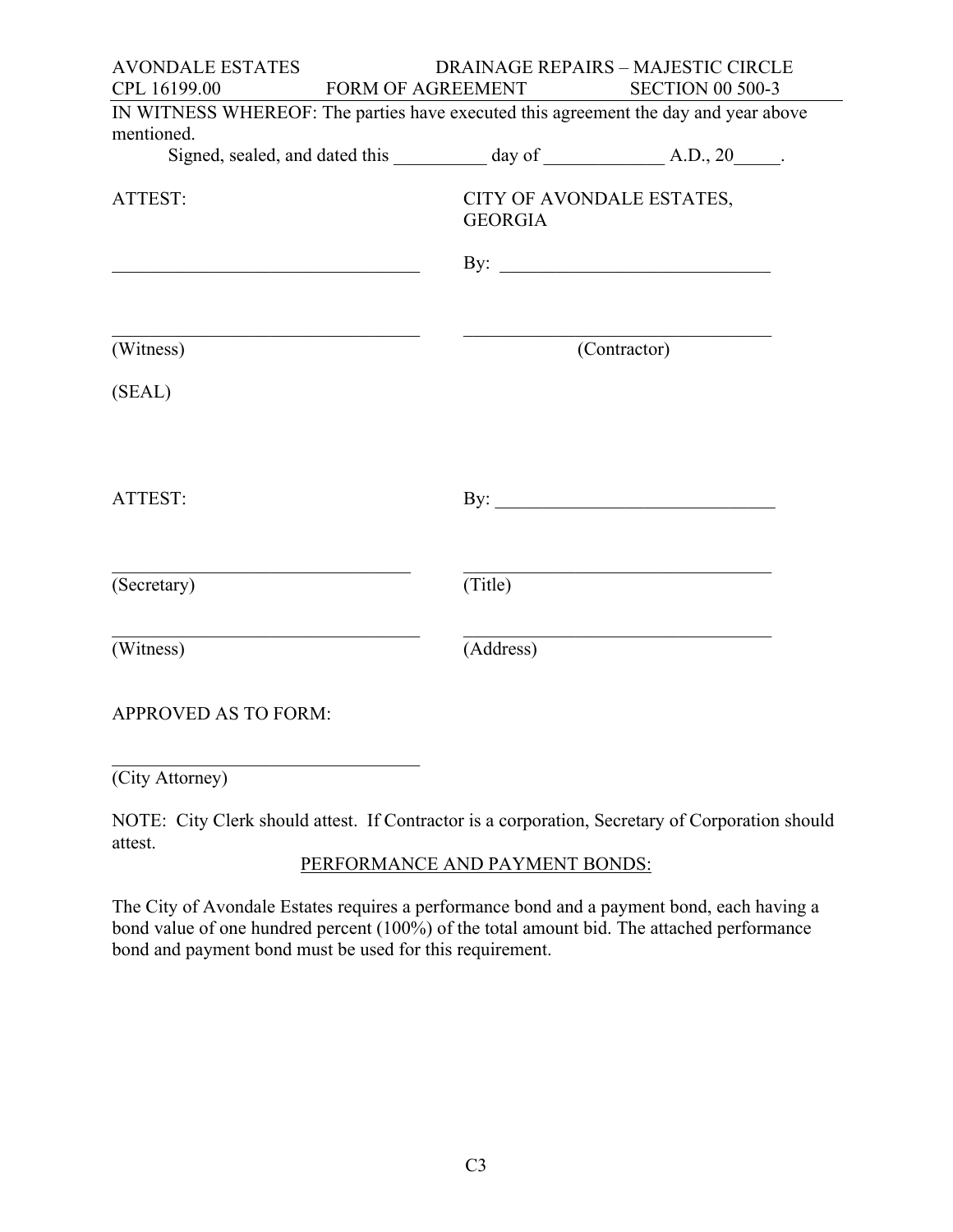#### PERFORMANCE BOND

\_\_\_\_\_\_\_\_\_\_\_\_\_\_\_\_\_\_\_\_\_\_\_\_\_\_\_\_\_\_\_\_\_\_\_\_\_\_\_\_\_\_\_\_\_\_\_\_\_\_\_\_\_\_\_\_\_\_\_\_\_\_\_\_\_\_\_\_\_\_\_\_\_\_\_\_

\_\_\_\_\_\_\_\_\_\_\_\_\_\_\_\_\_\_\_\_\_\_\_\_\_\_\_\_\_\_\_\_\_\_\_\_\_\_\_\_\_\_\_\_\_\_\_\_\_\_\_\_\_\_\_\_\_\_\_\_\_\_\_\_\_\_\_\_\_\_\_\_\_\_\_\_

\_\_\_\_\_\_\_\_\_\_\_\_\_\_\_\_\_\_\_\_\_\_\_\_\_\_\_\_\_\_\_\_\_\_\_\_\_\_\_\_\_\_\_\_\_\_\_\_\_\_\_\_\_\_\_\_\_\_\_\_\_\_\_\_\_\_\_\_\_\_\_\_\_\_\_\_

## AVONDALE ESTATES- DRAINAGE REPAIRS - MAJESTIC CIRCLE BID NUMBER: CIP 2022-001

#### KNOW ALL MEN BY THESE PRESENTS, That

(Name of Contractor)

(Address of Contractor)

a (Corporation, Partnership or Individual) hereinafter called Principal, and

(Name of Surety)

(Address of Surety)

a Corporation of the State of \_\_\_\_\_\_\_\_\_\_\_\_\_ and a surety authorized by law to do business in the State of Georgia, hereinafter called Surety, are held and firmly bound unto

\_\_\_\_\_\_\_\_\_\_\_\_\_\_\_\_\_\_\_\_\_\_\_\_\_\_\_\_\_\_\_\_\_\_\_\_\_\_\_\_\_\_\_\_\_\_\_\_\_\_\_\_\_\_\_\_\_\_\_\_\_\_\_\_\_\_\_\_\_\_\_\_\_\_\_\_

| <b>City of Avondale Estates</b> | 21 North Avondale Estates Plaza, |
|---------------------------------|----------------------------------|
|                                 | Avondale Estates, Georgia 30002  |
| (Name of Obligee)               | (Address of Obligee)             |

hereinafter referred to as Obligee, are held and firmly bound unto said Obligee and all persons doing work or furnishing skill, tools, machinery, supplies, or material under or for the purpose of the Contract hereinafter referred to, in the penal sum for the base bid of

\_\_\_\_\_\_\_\_\_\_\_\_\_\_\_\_\_\_\_\_\_\_\_\_\_\_\_\_\_\_\_\_\_\_\_\_\_\_\_\_\_\_\_\_\_\_\_\_\_\_\_\_\_\_\_\_\_\_\_\_\_\_\_\_\_\_\_\_\_\_\_\_\_\_\_\_\_\_

in lawful money of the United States, for the payment of which sum well and truly to be made, we bind ourselves, our heirs, executors, administrators and successors, jointly and severally, firmly by these presents.

The condition of this obligation is such, as whereas the Principal entered into a certain contract, hereto attached with the Obligee, dated \_\_\_\_\_\_\_\_\_\_\_\_\_\_\_\_\_\_\_\_\_, 20\_\_\_\_ for \_\_\_\_\_\_\_

\_\_\_\_\_\_\_\_\_\_\_\_\_\_\_\_\_\_\_\_\_\_\_\_\_\_\_\_\_\_\_\_\_\_\_\_\_\_\_\_\_\_\_\_\_\_\_\_\_\_\_\_\_\_\_\_\_\_\_\_\_\_\_\_\_\_\_\_\_\_\_\_\_\_\_

PERFORMANCE BOND Page 2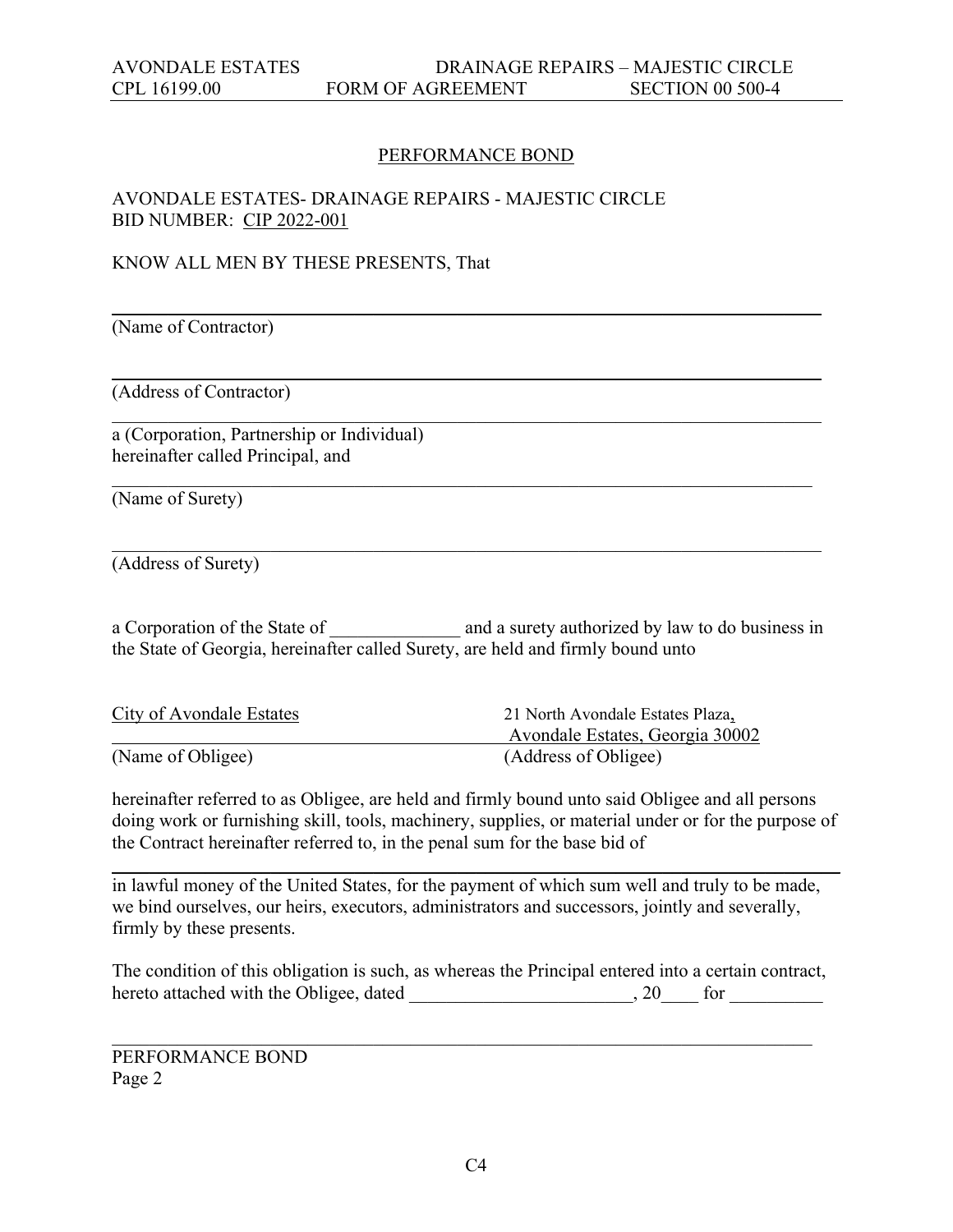## AVONDALE ESTATES DRAINAGE REPAIRS – MAJESTIC CIRCLE CPL 16199.00 FORM OF AGREEMENT SECTION 00 500-5

 NOW, THEREFORE THE CONDITION OF THIS OBLIGATION IS SUCH, that if the Principal shall well, truly, fully and faithfully perform said contract according to its terms, covenants, conditions, and agreements of said contract during the original term of said contract and any extensions thereof that may be granted by the Obligee, with or without notice to the Surety, and during the life of any guaranty required under the contract, and shall also well and truly perform and fulfill all the undertakings, covenants, terms, conditions and agreement of any and all duly authorized modifications of said contract that may hereafter be made, then this obligation shall be void, otherwise to remain in fall force and effect.

 PROVIDED FURTHER, that said Surety to this Bond, for value received, hereby stipulates and agrees that no change, extension of time, alterations or additions to the terms of the Contract or to the Work to be performed thereunder shall in any way affect its obligation on this bond, and it does hereby waive notice of any such change, extension of time, alterations, or additions to the terms of the Contract or to the work to be performed **thereunder.** 

**PROVIDED, FURTHER,** that Principal and Surety agree and represent that this bond is executed pursuant to and in accordance with the applicable provisions of the Official Code of Georgia Annotated, as Amended, including, but not limited to, O.C.G.A. 13-10-1, et. seR. and 36-86-10 L et.sea., and is intended to be and shall be construed as a bond in compliance with the requirements thereof.

(SIGNATURES NEXT PAGE)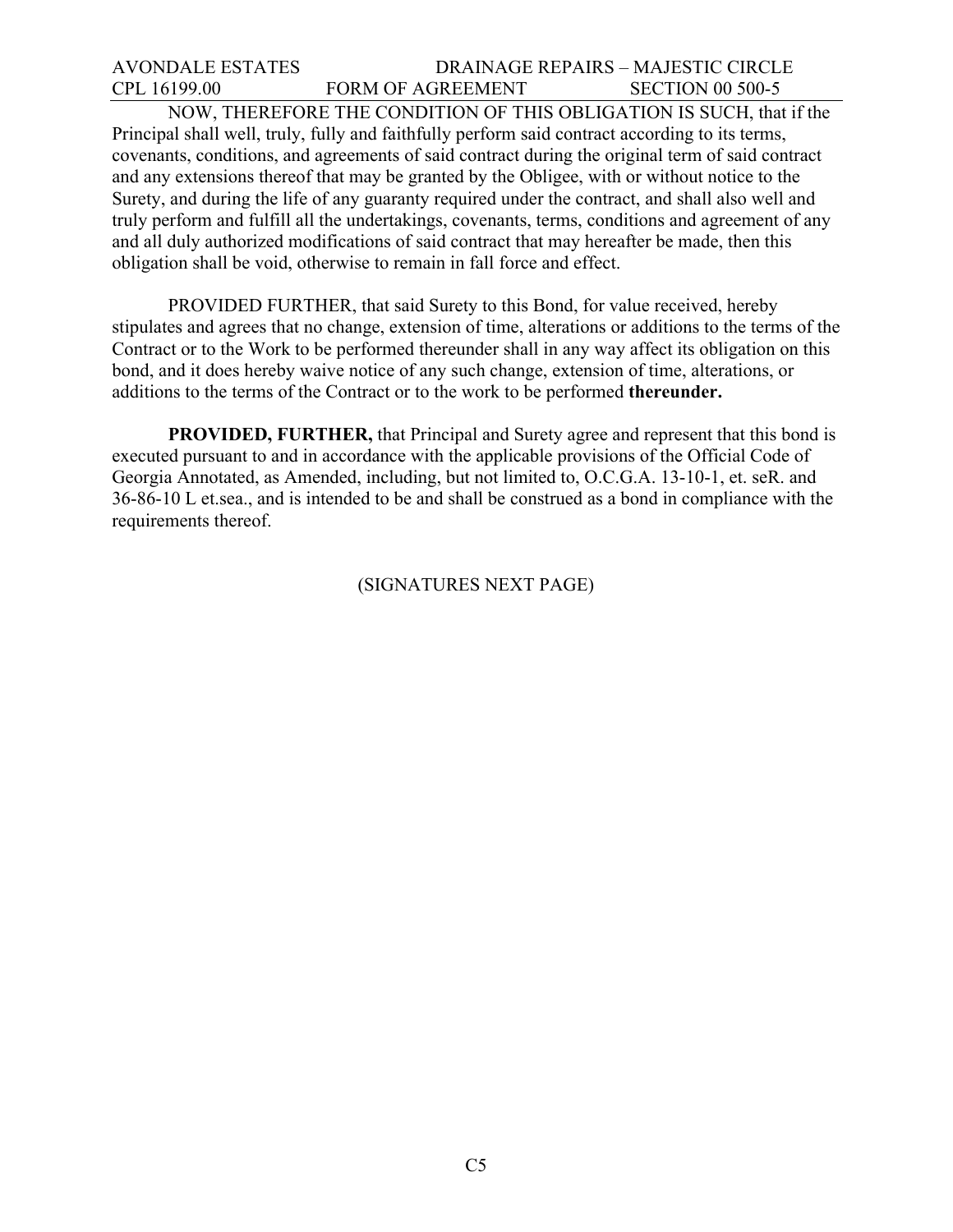| <b>AVONDALE ESTATES</b>                              | DRAINAGE REPAIRS - MAJESTIC CIRCLE                                                                                     |                         |
|------------------------------------------------------|------------------------------------------------------------------------------------------------------------------------|-------------------------|
| CPL 16199.00                                         | FORM OF AGREEMENT                                                                                                      | <b>SECTION 00 500-6</b> |
|                                                      | Signed, sealed, and dated this _____________________ day of ______________, A.D., 20_                                  |                         |
| ATTEST:                                              |                                                                                                                        |                         |
| (Principal Secretary)                                | (Principal)                                                                                                            |                         |
| By:<br>(SEAL)                                        |                                                                                                                        |                         |
|                                                      | (Address)                                                                                                              |                         |
| (Witness as to Principal)                            | <u> 1950 - Johann John Stoff, deutscher Stoffen und der Stoffen und der Stoffen und der Stoffen und der Stoffen un</u> |                         |
| (Address)                                            |                                                                                                                        |                         |
| (Surety)                                             |                                                                                                                        |                         |
| ATTEST:<br>By: $\qquad \qquad$<br>(Attorney-in-Fact) | (Attorney in Fact)<br>And Resident Agent                                                                               |                         |
| (SEAL)                                               | (Address)                                                                                                              |                         |
| (Witness as to Surety)                               |                                                                                                                        |                         |
| (Address)                                            |                                                                                                                        |                         |

 $\mathcal{L}$  , which is a set of the set of the set of the set of the set of the set of the set of the set of the set of the set of the set of the set of the set of the set of the set of the set of the set of the set of the s

NOTE: Date of Bond must not be prior to Date of Contract. If Contractor is Partnership, all partners should execute Bond.

IMPORTANT: Surety companies executing Bonds must appear on the Treasury Department's most current list (Circular 570 as amended) and be authorized to transact business in the State where the project is located.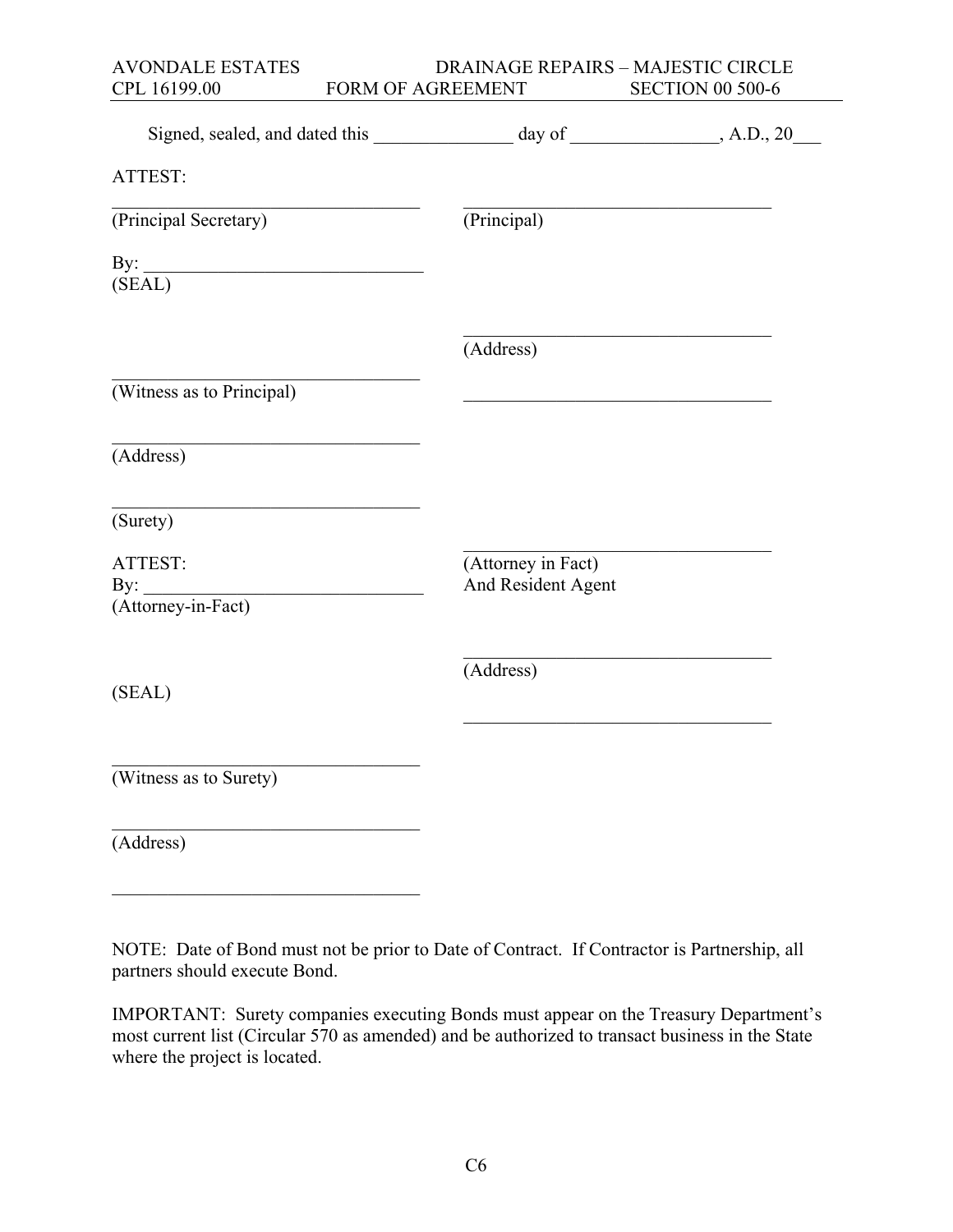## PAYMENT BOND

\_\_\_\_\_\_\_\_\_\_\_\_\_\_\_\_\_\_\_\_\_\_\_\_\_\_\_\_\_\_\_\_\_\_\_\_\_\_\_\_\_\_\_\_\_\_\_\_\_\_\_\_\_\_\_\_\_\_\_\_\_\_\_\_\_\_\_\_\_\_\_\_\_\_\_\_

\_\_\_\_\_\_\_\_\_\_\_\_\_\_\_\_\_\_\_\_\_\_\_\_\_\_\_\_\_\_\_\_\_\_\_\_\_\_\_\_\_\_\_\_\_\_\_\_\_\_\_\_\_\_\_\_\_\_\_\_\_\_\_\_\_\_\_\_\_\_\_\_\_\_\_\_

\_\_\_\_\_\_\_\_\_\_\_\_\_\_\_\_\_\_\_\_\_\_\_\_\_\_\_\_\_\_\_\_\_\_\_\_\_\_\_\_\_\_\_\_\_\_\_\_\_\_\_\_\_\_\_\_\_\_\_\_\_\_\_\_\_\_\_\_\_\_\_\_\_\_\_\_

\_\_\_\_\_\_\_\_\_\_\_\_\_\_\_\_\_\_\_\_\_\_\_\_\_\_\_\_\_\_\_\_\_\_\_\_\_\_\_\_\_\_\_\_\_\_\_\_\_\_\_\_\_\_\_\_\_\_\_\_\_\_\_\_\_\_\_\_\_\_\_\_\_\_\_\_

\_\_\_\_\_\_\_\_\_\_\_\_\_\_\_\_\_\_\_\_\_\_\_\_\_\_\_\_\_\_\_\_\_\_\_\_\_\_\_\_\_\_\_\_\_\_\_\_\_\_\_\_\_\_\_\_\_\_\_\_\_\_\_\_\_\_\_\_\_\_\_\_\_\_\_\_

#### AVONDALE ESTATES- DRAINAGE REPAIRS - MAJESTIC CIRCLE BID NUMBER: CIP 2022-001

KNOW ALL MEN BY THESE PRESENTS, That

(Name of Contractor)

(Address of Contractor)

a (Corporation, Partnership or Individual)

hereinafter called Principal, and

(Name of Surety)

(Address of Surety)

a Corporation of the State of \_\_\_\_\_\_\_\_\_\_\_\_\_ and a surety authorized by law to do business in the State of Georgia, hereinafter called Surety, are held and firmly bound unto

City of Avondale Estates (Name of Obligee)

21 North Avondale Estates Plaza, Avondale Estates, Georgia 30002 (Address of Obligee)

hereinafter referred to as Obligee, for the use and protection of all subcontractors and all persons supplying labor, services, skill, tools, machinery, materials and/or equipment in the prosecution of the work provided for in the contract hereinafter referred to in the penal sum for the base bid of \_\_\_\_\_\_\_\_\_\_\_\_\_\_\_\_\_\_\_\_\_\_\_\_\_\_\_\_\_\_\_\_\_\_\_\_\_\_\_\_\_\_\_\_\_\_\_\_\_\_\_\_\_\_\_\_\_\_\_\_\_\_\_\_\_\_\_\_\_\_\_\_\_\_

in lawful money of the United States, for the payment of which sum, well and truly to be made, the Principal and Surety bind themselves, their, and each of their heirs, executors, administrators and successors, jointly and severally firmly by these presents.

The condition of this obligation is such, as whereas the Principal entered into a certain contract, hereto attached with the Obligee, dated \_\_\_\_\_\_\_\_\_\_\_\_\_\_\_\_\_\_\_\_\_\_, 20\_\_\_\_ for \_\_\_\_\_\_\_\_\_\_\_\_

\_\_\_\_\_\_\_\_\_\_\_\_\_\_\_\_\_\_\_\_\_\_\_\_\_\_\_\_\_\_\_\_\_\_\_\_\_\_\_\_\_\_\_\_\_\_\_\_\_\_\_\_\_\_\_\_\_\_\_\_\_\_\_\_\_\_\_\_\_\_\_\_\_\_\_\_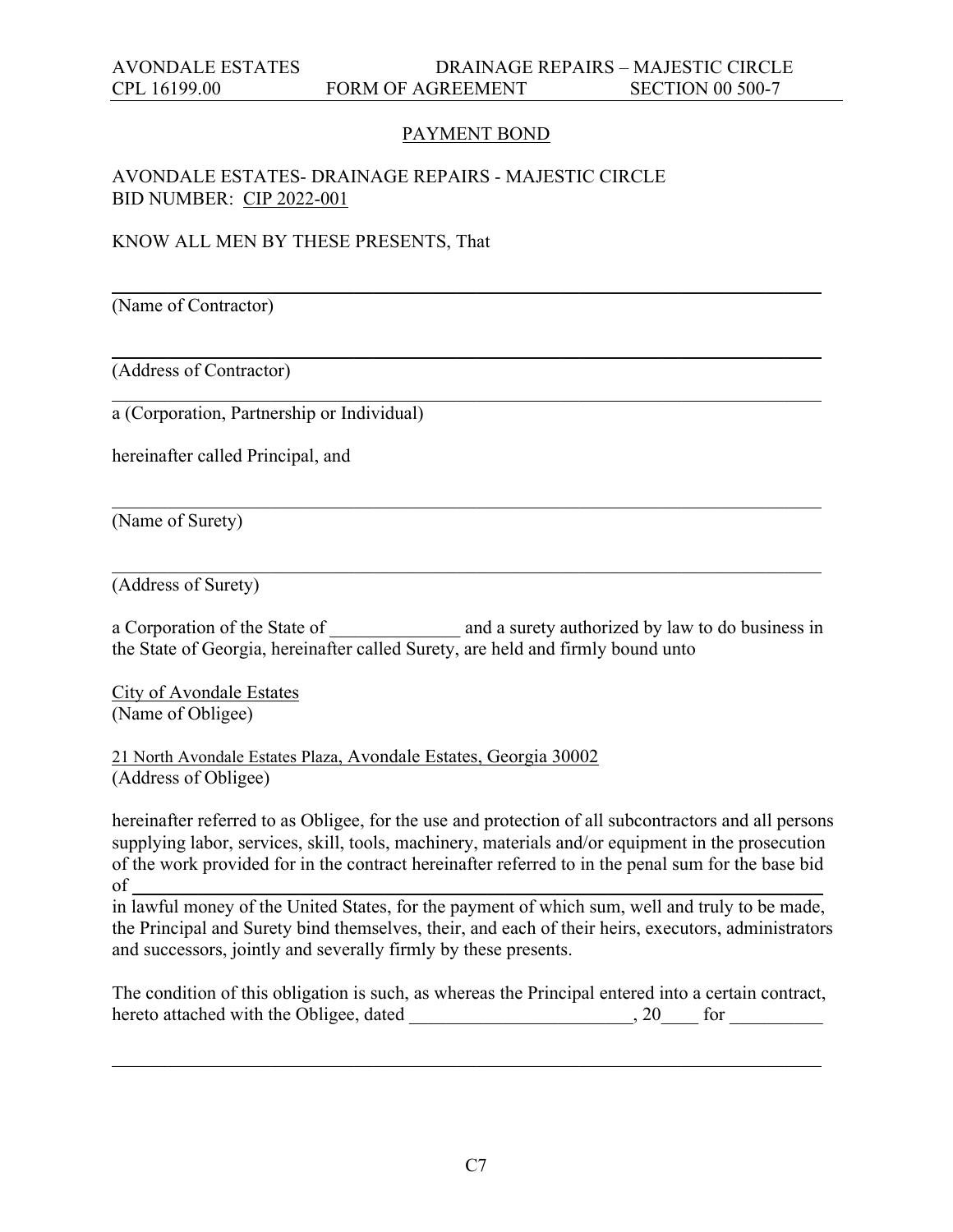# AVONDALE ESTATES DRAINAGE REPAIRS – MAJESTIC CIRCLE CPL 16199.00 FORM OF AGREEMENT SECTION 00 500-8

# PAYMENT BOND Page 2

NOW, THEREFORE THE CONDITION OF THIS OBLIGATION IS SUCH, that if the Principal shall well, truly, and faithfully perform said contract according to its terms, covenants and conditions, and shall promptly pay all persons furnishing labor, materials services, skill, tools, machinery and/or equipment for use in the performance of said Contract, then this obligation shall be void; otherwise it shall remain in full force and effect.

All persons who have furnished labor, materials, services, skill, tools, machinery and/or equipment for use in the performance of said Contract shall have a direct right of action on this Bond provided payment has not been made in full within ninety (90) days after the last day on which labor was performed, materials, services, skill, tools, machinery, and equipment furnished or the subcontract completed.

PROVIDED FURTHER, that said Surety to this Bond, for value received, hereby stipulates and agrees that no change, extension of time, alterations, or additions to the terms of the Contract or to the Work to be performed thereunder shall in any way affect its obligation on this bond, and it does hereby waive notice of any such change, extension of time, alterations, or additions to the terms of the Contract or to the work to be performed thereunder.

PROVIDED, HOWEVER, that no suit or action shall be commenced hereunder by any person furnishing labor, materials, services, skill, tools, machinery, and/or equipment having a direct contractual relationship with a subcontractor, but no contractual relationship express or implied with the Principal:

Unless such person shall have given notice to the Principal within ninety (90) days after such person did, or performed the last of the work or labor, or furnished the last of the materials, services, skill, tools, machinery and/or equipment for which claim is made stating with substantial accuracy the amount claimed and the name of the party to whom the materials, services, skill, tools, machinery and/or equipment were furnished, or for whom the work or labor was done or performed. Such a notice shall be served by mailing the same by registered mail, postage prepaid, in an envelope addressed to the Principal, at any place where an office is regularly maintained for the transaction of business, or served in any manner in which legal process may be served in the State in which the aforesaid project is located, save that such service need not be made by a public officer, and a copy of such notice shall be delivered to the Obligee, to the person and at the address provided for in the Contract, within five (5) days of the mailing of the notice to the Principal.

## PAYMENT BOND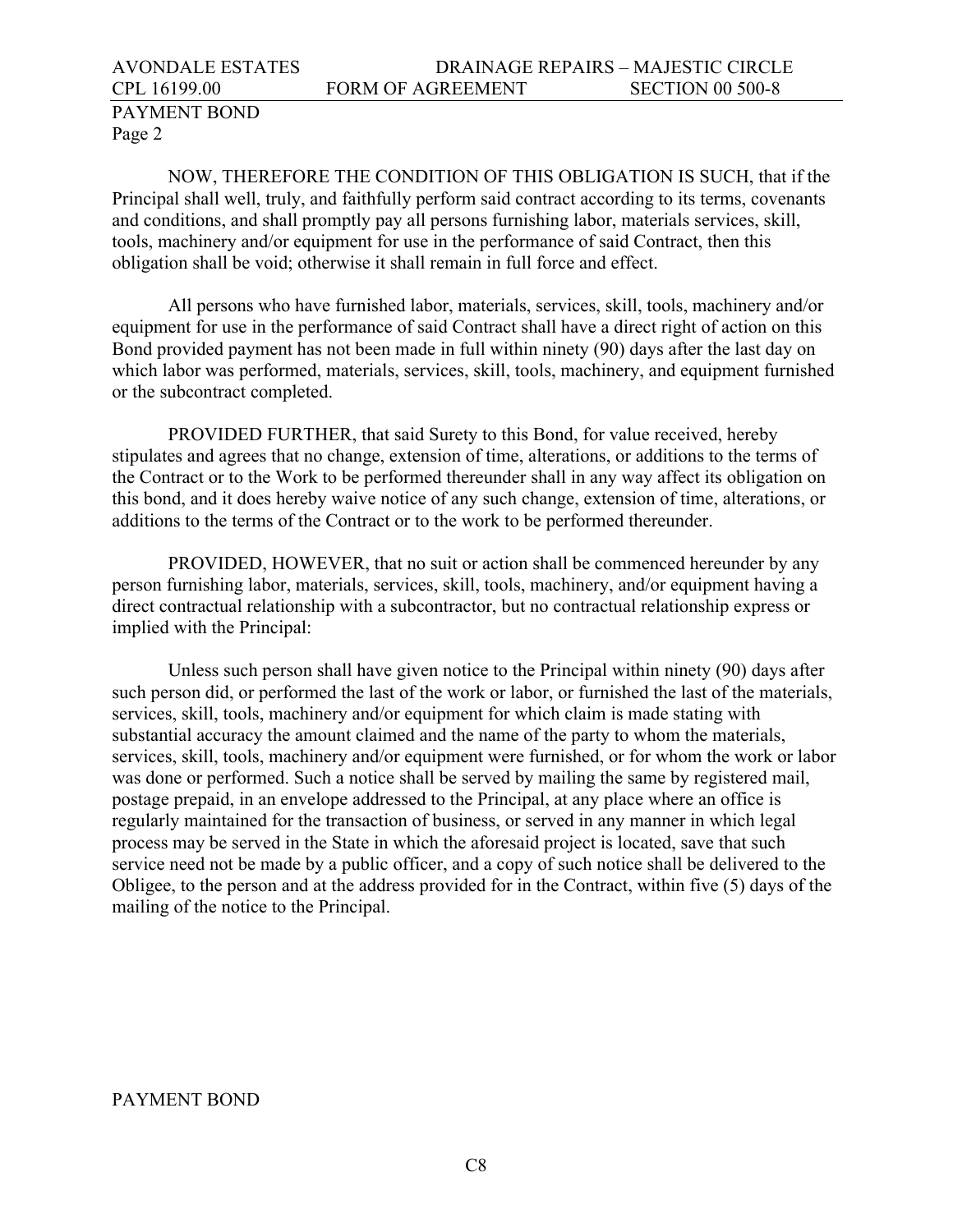# AVONDALE ESTATES DRAINAGE REPAIRS – MAJESTIC CIRCLE CPL 16199.00 FORM OF AGREEMENT SECTION 00 500-9

## Page 3

PROVIDED, FURTHER, that any suit under this bond must be instituted before the expiration of one (1) year after the acceptance of the public works covered by the Contract by the proper authorities.

PROVIDED, FURTHER, that Principal and Surety agree and represent that this bond is executed pursuant to and in accordance with the applicable provisions of the Official Code of Georgia Annotated, as Amended, including, but not limited to, O.C.G.A. 13-10-1, et. seg. and 36-86-101, et. seg., and is intended to be and shall be construed as a bond in compliance with the requirements thereof.

#### (SIGNATURES NEXT PAGE)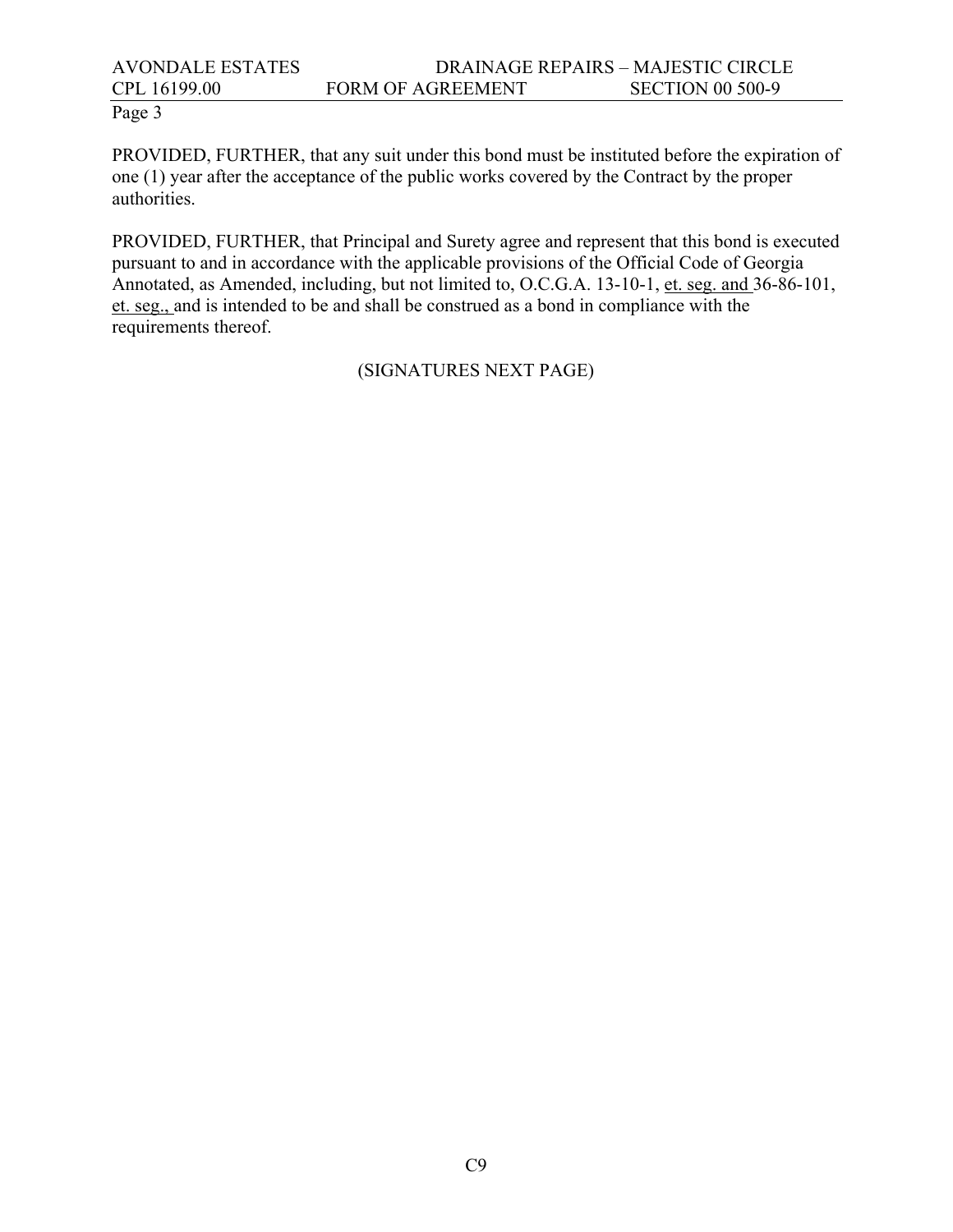| AVONDALE ESTATES | DRAINAGE REPAIRS – MAJESTIC CIRCLE |                          |
|------------------|------------------------------------|--------------------------|
| CPL 16199.00     | <b>FORM OF AGREEMENT</b>           | <b>SECTION 00 500-10</b> |

| PAYMENT BOND<br>BID NUMBER: CIP 2022-001<br>Page 4 |                               |  |
|----------------------------------------------------|-------------------------------|--|
|                                                    |                               |  |
| ATTEST:                                            |                               |  |
| (Principal Secretary)                              | (Principal)                   |  |
| (SEAL)                                             |                               |  |
|                                                    | (Address)                     |  |
| (Witness as to Principal)                          |                               |  |
| (Address)                                          |                               |  |
|                                                    | (Surety)                      |  |
| (Surety)                                           |                               |  |
| ATTEST:                                            | By: <u>(Attorney in Fact)</u> |  |
| By: $\qquad \qquad$<br>(Attorney-in-Fact)          | And Resident Agent            |  |
| (SEAL)                                             | (Address)                     |  |
| $\overline{\text{(Witness as to Surely)}}$         |                               |  |
| (Address)                                          |                               |  |

NOTE: Date of Bond must not be prior to date of Contract. If Contractor is Partnership, all partners should execute Bond.

 $\mathcal{L}$  , which is a set of the set of the set of the set of the set of the set of the set of the set of the set of the set of the set of the set of the set of the set of the set of the set of the set of the set of the s

IMPORTANT: Surety companies executing Bonds must appear on the Treasury Department's most current list (Circular 570 as amended) and be authorized to transact business in the State where the project is located.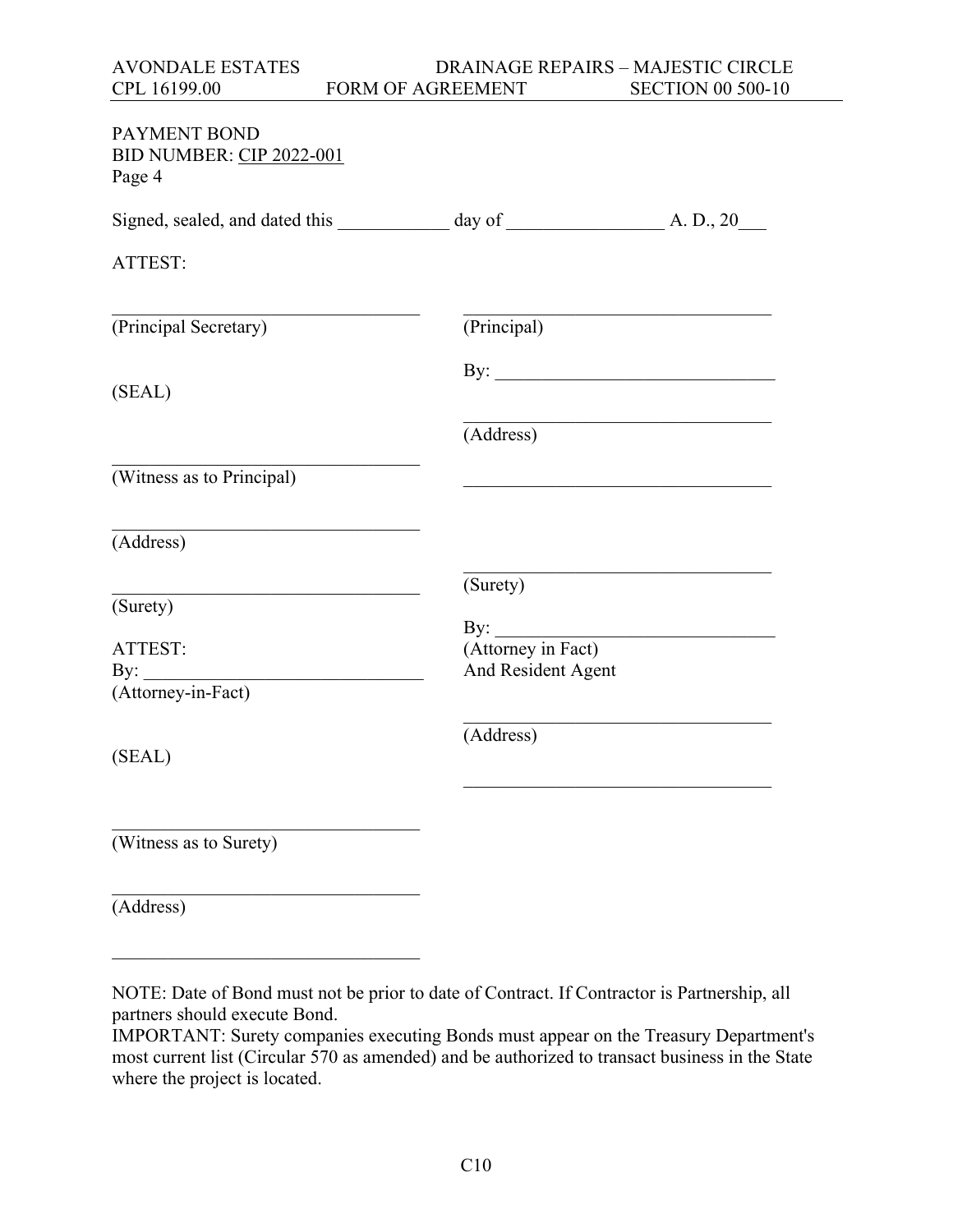| <b>AVONDALE ESTATES</b>                                                         |        |                   | <b>DRAINAGE REPAIRS - MAJESTIC CIRCLE</b>                                                          |
|---------------------------------------------------------------------------------|--------|-------------------|----------------------------------------------------------------------------------------------------|
| CPL 16199.00                                                                    |        | FORM OF AGREEMENT | <b>SECTION 00 500-11</b>                                                                           |
|                                                                                 |        |                   | <b>ACKNOWLEDGEMENT OF CONTRACTOR, IF A CORPORATION</b>                                             |
|                                                                                 |        |                   |                                                                                                    |
| <b>STATE OF</b>                                                                 |        |                   |                                                                                                    |
|                                                                                 | $)$ SS |                   |                                                                                                    |
| <b>COUNTY OF</b>                                                                |        |                   |                                                                                                    |
|                                                                                 |        |                   |                                                                                                    |
|                                                                                 |        |                   |                                                                                                    |
| appeared                                                                        |        |                   |                                                                                                    |
| to me known, who, being by me duly sworn, did depose and say that he resides at |        |                   |                                                                                                    |
|                                                                                 |        |                   |                                                                                                    |
| that he is the                                                                  | of     |                   |                                                                                                    |
|                                                                                 |        |                   | the corporation described in and which executed the foregoing instrument; that he knows the seal   |
|                                                                                 |        |                   | of said corporation; that one of the seals affixed to said instrument is such seal; that it was so |
|                                                                                 |        |                   | affixed by order of the directors of said corporation, and that he signed his name thereto by like |
| order.                                                                          |        |                   |                                                                                                    |
|                                                                                 |        |                   |                                                                                                    |
| (Notary Public)                                                                 |        |                   |                                                                                                    |
|                                                                                 |        |                   |                                                                                                    |

(SEAL) = = = = = = = = = = = = = = = = = = = = = = = = = = = = = = = = = = = = = = = =

# **ACKNOWLEDGEMENT OF CONTRACTOR, IF A PARTNERSHIP**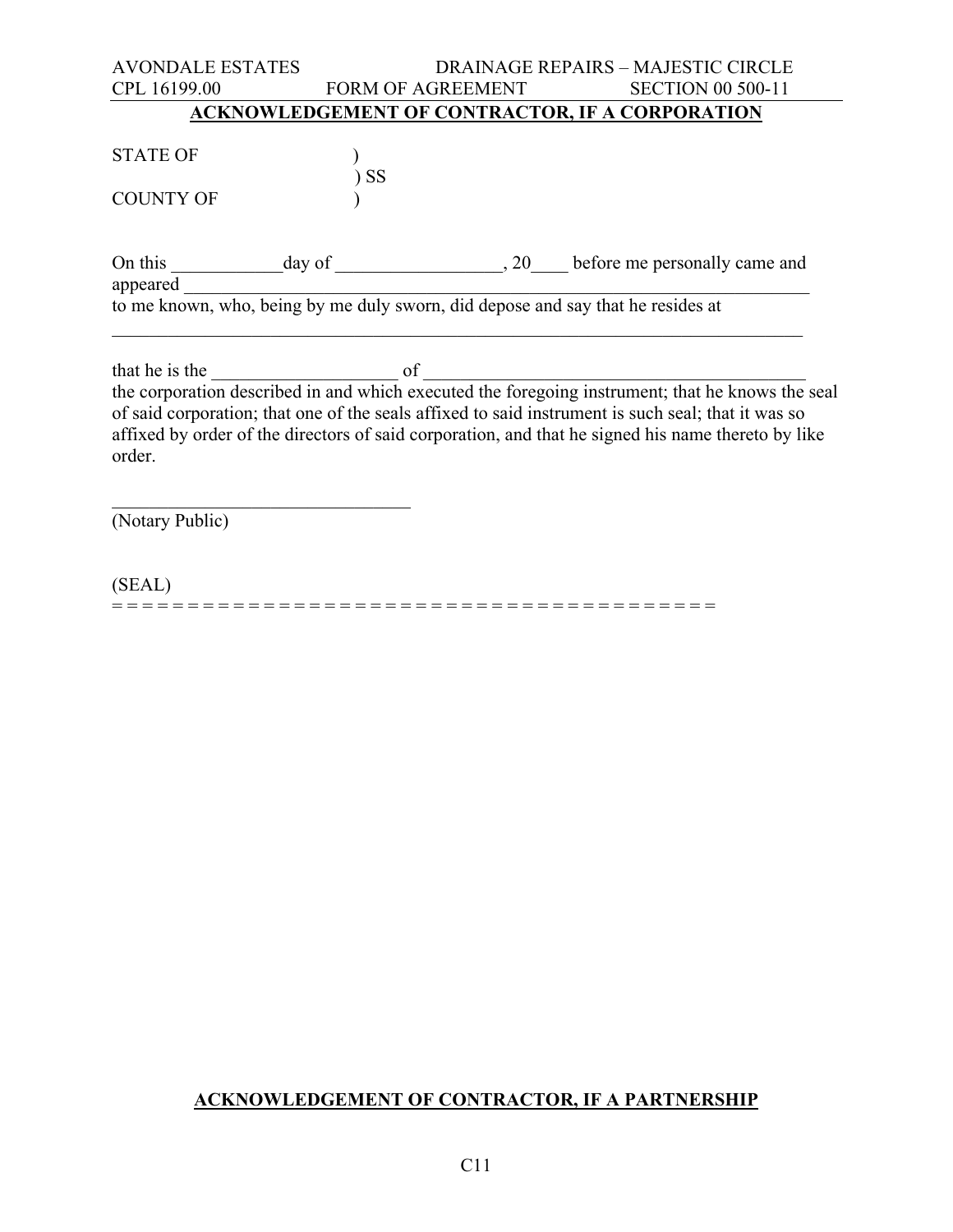| <b>AVONDALE ESTATES</b> |                          | <b>DRAINAGE REPAIRS - MAJESTIC CIRCLE</b>                                                                           |
|-------------------------|--------------------------|---------------------------------------------------------------------------------------------------------------------|
| CPL 16199.00            | <b>FORM OF AGREEMENT</b> | <b>SECTION 00 500-12</b>                                                                                            |
|                         |                          |                                                                                                                     |
| <b>STATE OF</b>         |                          |                                                                                                                     |
|                         | $)$ SS                   |                                                                                                                     |
| <b>COUNTY OF</b>        |                          |                                                                                                                     |
|                         |                          |                                                                                                                     |
|                         |                          |                                                                                                                     |
|                         |                          | On this day of day of the members of the firm of the known, and known to me to be one of the members of the firm of |
|                         |                          |                                                                                                                     |
|                         |                          |                                                                                                                     |
|                         |                          | described in and who executed the foregoing instrument, and he                                                      |
|                         |                          | acknowledged to me that he executed the same as and for the act and deed of said firm.                              |
|                         |                          |                                                                                                                     |
|                         |                          |                                                                                                                     |
| (Notary Public)         |                          |                                                                                                                     |
|                         |                          |                                                                                                                     |
| (SEAL)                  |                          |                                                                                                                     |
|                         |                          |                                                                                                                     |
|                         |                          |                                                                                                                     |
|                         |                          |                                                                                                                     |
|                         |                          | <b>ACKNOWLEDGEMENT OF CONTRACTOR, IF AN INDIVIDUAL</b>                                                              |
|                         |                          |                                                                                                                     |
| <b>STATE OF</b>         |                          |                                                                                                                     |
|                         | $)$ SS                   |                                                                                                                     |
| <b>COUNTY OF</b>        |                          |                                                                                                                     |
|                         |                          |                                                                                                                     |
|                         |                          |                                                                                                                     |
|                         |                          |                                                                                                                     |
| appeared                |                          |                                                                                                                     |
|                         |                          | to me known, and known to me to be the person described in and who executed the foregoing                           |
|                         |                          | instrument and acknowledged to me that he executed the same as and for the act and deed of said                     |
| firm.                   |                          |                                                                                                                     |
|                         |                          |                                                                                                                     |
|                         |                          |                                                                                                                     |
|                         |                          |                                                                                                                     |

(Notary Public)

(SEAL)

= = = = = = = = = = = = = = = = = = = = = = = = = = = = = = = = = = = = = = = =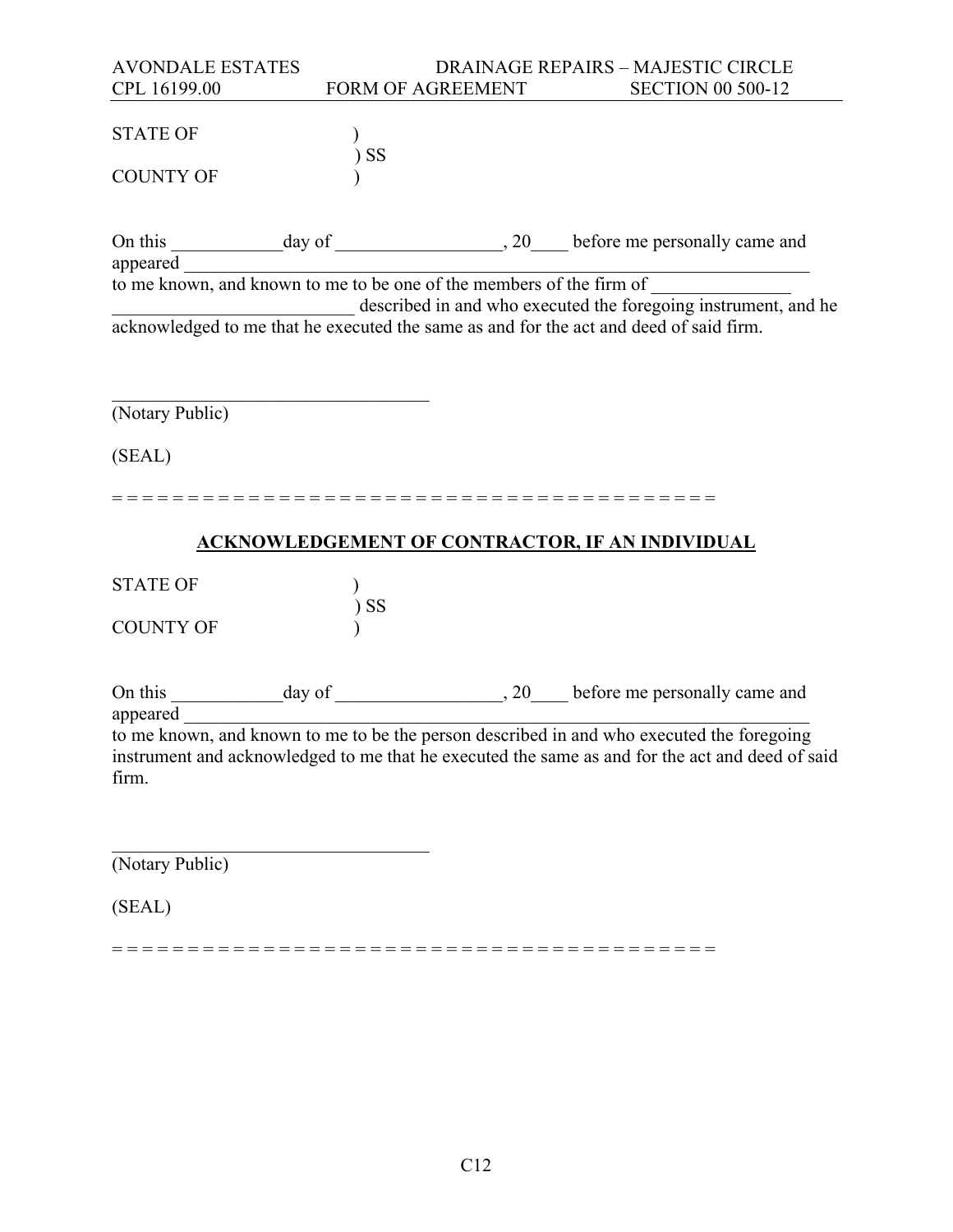## **ACKNOWLEDGEMENT OF CONTRACTOR, IF A CORPORATION**

| <b>STATE OF</b>     |        | -SS |                                                                                 |
|---------------------|--------|-----|---------------------------------------------------------------------------------|
| <b>COUNTY OF</b>    |        |     |                                                                                 |
| On this<br>appeared | day of | 20  | before me personally came and                                                   |
|                     |        |     | to me known, who, being by me duly sworn, did depose and say that he resides at |

that he is the  $\frac{1}{\sqrt{2}}$  of  $\frac{1}{\sqrt{2}}$  of  $\frac{1}{\sqrt{2}}$ the corporation described in and which executed the foregoing instrument; that he knows the seal of said corporation; that one of the impressions affixed to said instrument is an impression of such seal; that it was so affixed by order of the directors of said corporation, and that he signed his name thereto by like order.

(Notary Public)

 $\overline{\phantom{a}}$  , and the set of the set of the set of the set of the set of the set of the set of the set of the set of the set of the set of the set of the set of the set of the set of the set of the set of the set of the s

(SEAL)

= = = = = = = = = = = = = = = = = = = = = = = = = = = = = = = = = = = = = = = = =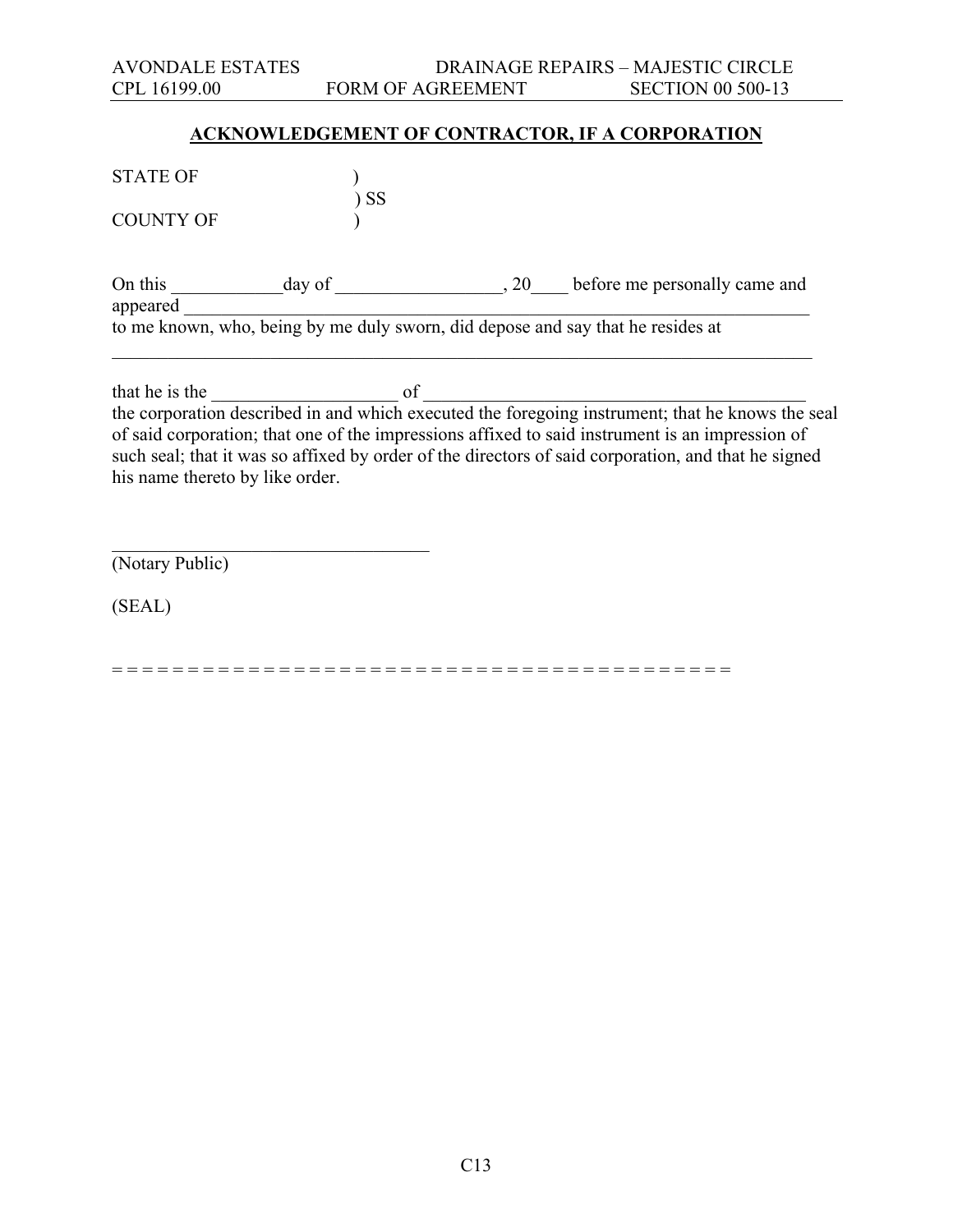| <b>AVONDALE ESTATES</b>                                              |           |                   | DRAINAGE REPAIRS - MAJESTIC CIRCLE                                                                                                                      |  |
|----------------------------------------------------------------------|-----------|-------------------|---------------------------------------------------------------------------------------------------------------------------------------------------------|--|
| CPL 16199.00                                                         |           | FORM OF AGREEMENT | <b>SECTION 00 500-14</b>                                                                                                                                |  |
|                                                                      |           |                   |                                                                                                                                                         |  |
|                                                                      |           |                   | <b>ACKNOWLEDGEMENT OF PRINCIPAL, IF A FIRM OR PARTNERSHIP</b>                                                                                           |  |
| <b>STATE OF</b>                                                      | <b>SS</b> |                   |                                                                                                                                                         |  |
| <b>COUNTY OF</b>                                                     |           |                   |                                                                                                                                                         |  |
| On this                                                              |           |                   |                                                                                                                                                         |  |
| appeared                                                             |           |                   |                                                                                                                                                         |  |
| to me known, and known to me to be one of the members of the firm of |           |                   |                                                                                                                                                         |  |
|                                                                      |           |                   | described in and who executed the foregoing instrument and he<br>acknowledged to me that he executed the same as and for the act and deed of said firm. |  |
|                                                                      |           |                   |                                                                                                                                                         |  |
| (Notary Public)                                                      |           |                   |                                                                                                                                                         |  |
|                                                                      |           |                   |                                                                                                                                                         |  |
| (SEAL)                                                               |           |                   |                                                                                                                                                         |  |
|                                                                      |           |                   |                                                                                                                                                         |  |
|                                                                      |           |                   |                                                                                                                                                         |  |
|                                                                      |           |                   | <b>ACKNOWLEDGEMENT OF PRINCIPAL, IF AN INDIVIDUAL</b>                                                                                                   |  |
| <b>STATE OF</b>                                                      |           |                   |                                                                                                                                                         |  |
|                                                                      | <b>SS</b> |                   |                                                                                                                                                         |  |
| <b>COUNTY OF</b>                                                     |           |                   |                                                                                                                                                         |  |
|                                                                      |           |                   |                                                                                                                                                         |  |
| On this                                                              |           |                   |                                                                                                                                                         |  |
| appeared                                                             |           |                   |                                                                                                                                                         |  |
| acknowledged that he executed the same.                              |           |                   | to me known to be the person described in and who executed the foregoing instrument and                                                                 |  |
|                                                                      |           |                   |                                                                                                                                                         |  |
|                                                                      |           |                   |                                                                                                                                                         |  |
|                                                                      |           |                   |                                                                                                                                                         |  |
| (Notary Public)                                                      |           |                   |                                                                                                                                                         |  |

(SEAL)

= = = = = = = = = = = = = = = = = = = = = = = = = = = = = = = = = = = = = = = =